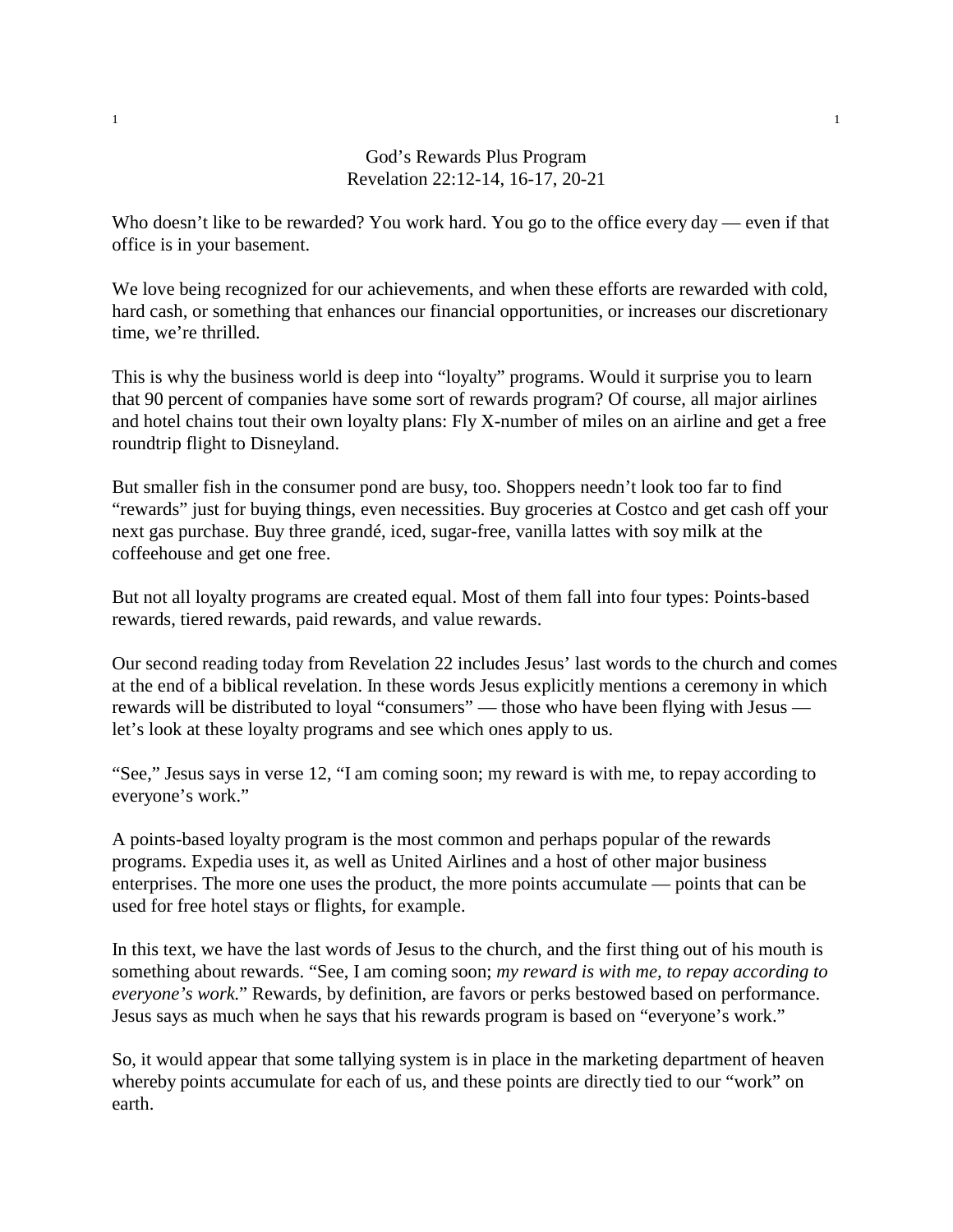We don't know the *nature* of these rewards, but we do know, based on the words of our Lord himself and the abundance of biblical citations, that the rewards are coming.

Consider a small sampling:

- "For the Son of Man is to come with his angels in the glory of his Father, and then he will repay everyone for what has been done" (Matthew 16:27).
- "For all of us must appear before the judgment seat of Christ, so that each may receive recompense for what has been done in the body, whether good or evil" (2 Corinthians 5:10).
- "Be on your guard, so that you do not lose what we have worked for, but may receive a full reward" (2 John 8).
- "For he will repay according to each one's deeds" (Romans 2:6).

The question for those who work on incentive programs is: Will this points-based program attract and keep customers? If you apply this query to the flight toward your future heavenly home, *how would you respond*? Does the promise of an as-yet-unidentified reward encourage you to be faithful in your work and service while here on earth?

If not, perhaps you might be interested in a different program.

A tiered loyalty program is a type of membership that offers customers different benefits depending on their rank or the value of the reward. These rewards give customers a goal. The higher their tier, the more exclusive and valuable the rewards.

Jesus seems to indicate that some rewards will be greater than others. Speaking to the farmers and townspeople in the area of Tiberius, Jesus said in his "Sermon on the Mount," "Blessed are you when people revile you and persecute you and utter all kinds of evil against you falsely on my account. Rejoice and be glad, *for your reward is great in heaven*, for in the same way they persecuted the prophets who were before you" (Matthew 5:11-12).

Jesus could have said that those who are persecuted and reviled will receive an unspecified reward on judgment day. But instead, he explicitly says that the reward will be a tier above, a step above — a reward unlike the typical reward received by those who have merely been faithful.

Throughout Scripture, this reward is linked to *suffering*. Those who undergo suffering for Jesus' sake are members of a unique club. To these sufferers, Jesus will offer "crowns." There are several tiers or types of crowns:

*Imperishable crown*: "Athletes exercise self-control in all things; they do it to receive a perishable garland, but we an imperishable one" (1 Corinthians 9:25). This crown, or garland, is given to the spiritual athlete who has trained, suffered, and sacrificed to win the race. Paul reminds his readers in the previous verse that not everyone wins this prize. The winners of an imperishable crown have suffered much.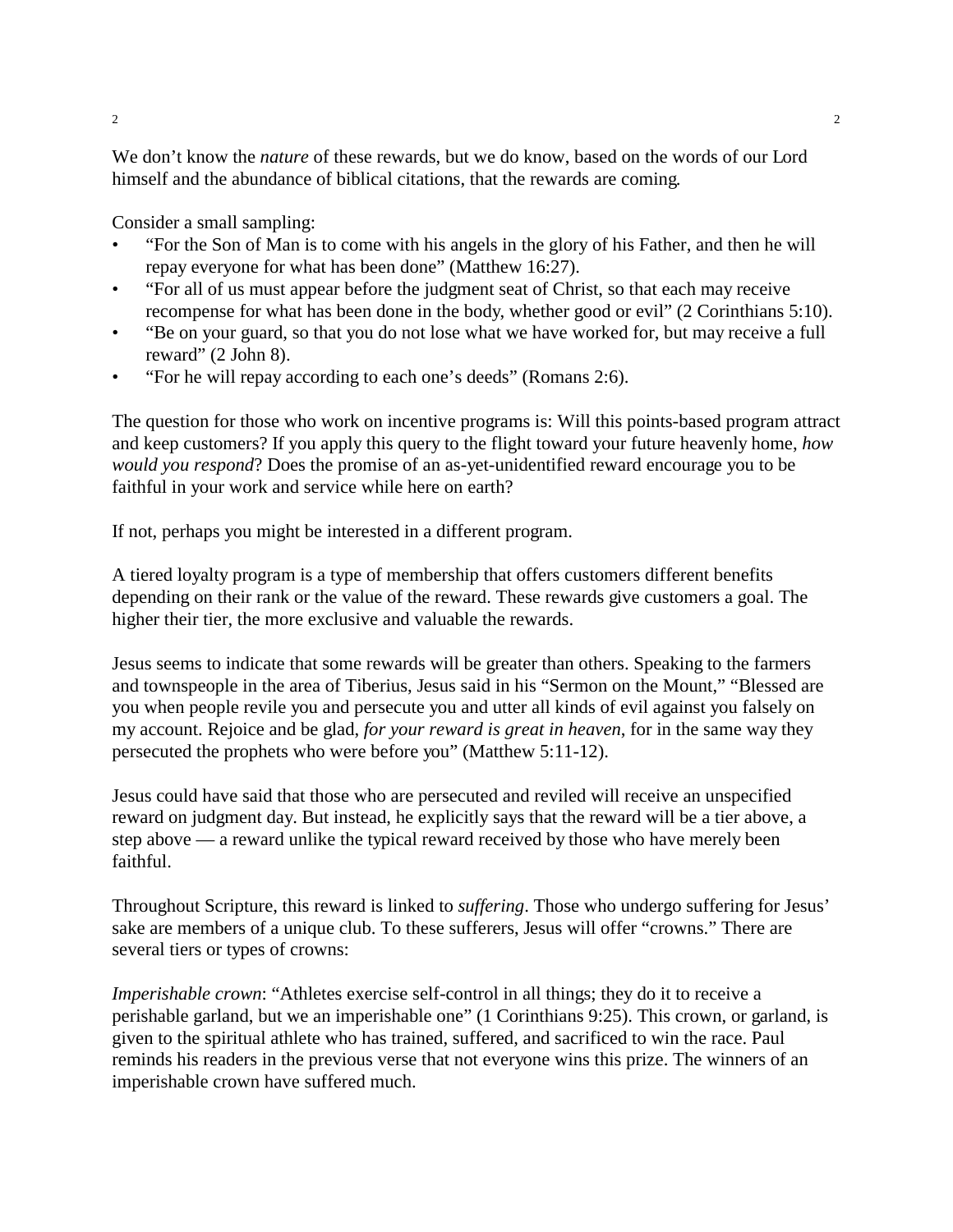*Crown of rejoicing*: "For what is our hope or joy or crown of boasting before our Lord Jesus at his coming? Is it not you? Yes, you are our glory and joy!" (1 Thessalonians 2:19-20). The apostle Paul expected the Thessalonian church to be his "crown of rejoicing" when he gets in line to receive his reward.

*Crown of righteousness*: "I have fought the good fight, I have finished the race, I have kept the faith. From now on there is reserved for me the crown of righteousness, which the Lord, the righteous judge, will give to me on that day" (2 Timothy 4:7-8). Here, the link between suffering for the sake of the gospel and the reward of a crown is explicit.

*Crown of glory*: "And when the chief shepherd appears, you will win the crown of glory that never fades away" (1 Peter 5:4).

*Crown of life*: "Blessed is anyone who endures temptation. Such a one has stood the test and will receive the crown of life that the Lord has promised to those who love him" (James 1:12).

Other tiers might include something the apostle Paul called an *inheritance*. For example: "Whatever your task, put yourselves into it, as done for the Lord and not for your masters, since you know that from the Lord you will receive the inheritance as your reward; you serve the Lord Christ" (Colossians 3:23-24).

And finally, there is a reward level that involves great *administrative* responsibilities: "His master said to him, 'Well done, good and trustworthy slave; you have been trustworthy in a few things, I will put you in charge of many things; enter into the joy of your master.'" (Matthew  $25:21$ ).

But there is another kind of rewards. In the early 1500s, Johann Tetzel, a Dominican monk, used to wander from village to village in rural Germany selling indulgences. He would set up a theatrical stage and urge the people to buy the indulgences to get their relatives out of purgatory, or in some cases, pre-pay for their own sins. He had a little jingle that was so popular, it caught the attention of Martin Luther: "When the coin in the coffer rings, the soul from purgatory springs."

It doesn't work this way in God's kingdom. Paid rewards is the one loyalty program that Jesus doesn't offer. Jesus is not going to pay for your loyalty. Or, conversely, we cannot pay for better customer service, a bigger mansion in glory, and the best rewards once we meet our Maker.

Paid loyalty, or fee-based loyalty programs, give customers immediate and ongoing benefits for a participation fee. Amazon Prime is the most well-known of paid loyalty programs. But it's not offered in the kingdom of God.

Entrance into heaven is solely a faith-based, grace-driven gesture originating in the heart of God. Any rewards offered to those already working for the Lord are also offered according to the grace of God, who doesn't need to offer any rewards at all. The bottom line is that we cannot buy a